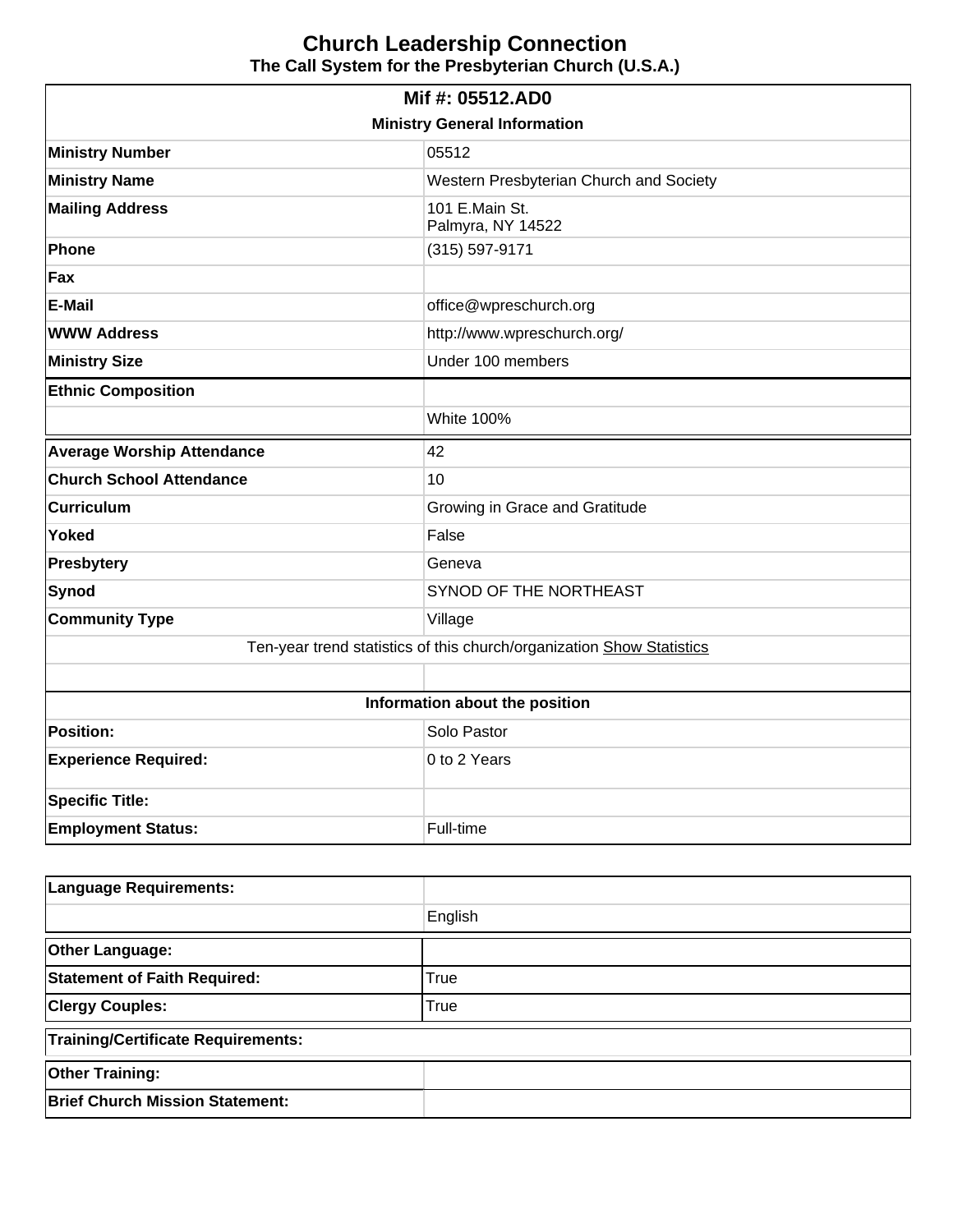**Western Presbyterian Church nurtures spiritual growth, joyful fellowship, meaningful community, and global involvement; worshiping and serving God with energy, intelligence, imagination, and love. We strive to:**

- **Inspire worship in our hearts, minds, and actions in honor and celebration of Christ.**
- **Provide a sanctuary of faith for all people where support, empathy, and a sense of community are realized.**
- **Cultivate spiritual growth by encouraging each congregant to discern God's presence and guidance.**
- **Be a catalyst for growth and relevance of the local and extended Church.**
- **Extend our faith beyond our own experience through outreach to those who are unaware of Christ's grace.**
- **Be Christ's disciples through both local and global mission efforts.**
- **Guide, nurture, and support the youth of our congregation and community.**
- **Sponsor Canal Town Nursery School and other youth-based programs.**

**What is the congregation's or organization's vision for ministry:** 

**WPC's role in the community is one of service and activity. We are active doers of Faith, having initiated and supported many community projects. WPC members stand out in local service organizations such as Rotary, Lions Club, as well as serving on boards of civic organizations. Canal Town Nursery School was started as a mission of the church and has remained so for 49 years. CTNS is in the midst of another great year and has another summer program scheduled for this year. Our doors have been open to the community for National Day of Prayer, inviting people to come in for prayer and dedication. WPC is a caring congregation that actively supports community and congregation in times of joy and concern. The community has come to know WPC as a leader in ecumenical endeavors such as Vacation Bible School. We strive to be a Christ-centered, nurturing, caring, welcoming and generous presence in our community.**

**How do you feel called to reach out to address the emerging needs of your community or constituency:** 

**Initially prompted by a 2013 poverty report for our area and the increase of the Free and Reduced Lunch percentage at the Palmyra-Macedon School District (approximately 40% of students qualify), we started researching our area for the needs within our community. The Mission and Social Concerns Ministry Team saw one need and then from there more things came up. We have collaborated with others to help accomplish the following:**

- **Serving over 300 lunches at the Palmyra Library's Summer Free Lunch Program**
- **Operating a free snack program 2 days per week during the school year at the Palmyra Community Library**
- **Supporting the Weekend Wellness Backpack Program at the Palmyra Macedon Central School District, we packed and delivered 2651 bags for the 2020 - 2021 school year**
- **Overseeing the Good Neighbor Fund, in cooperation with other churches, to provide emergency funding for families in need and direct families to other service organizations as appropriate**
- **Spearheading the Angel Tree Project to provide Christmas gifts for families**
- **Participating in the community Food Pantry as well as collecting cereal on Communion Sundays**
- **Spearheading a Community Garden which provides produce to the Food Pantry**
- **Supporting an ecumenical clothing and houseware cupboard at Grace House**
- **Fundraising for Living Waters for the World which will install a clean water plant in the Yucatan Peninsula**
- **Family Promise of Wayne County to help support homeless families**
- **Work with other Presbyteries to support regional youth.**

**How will this position help you to reach your vision and mission goals:**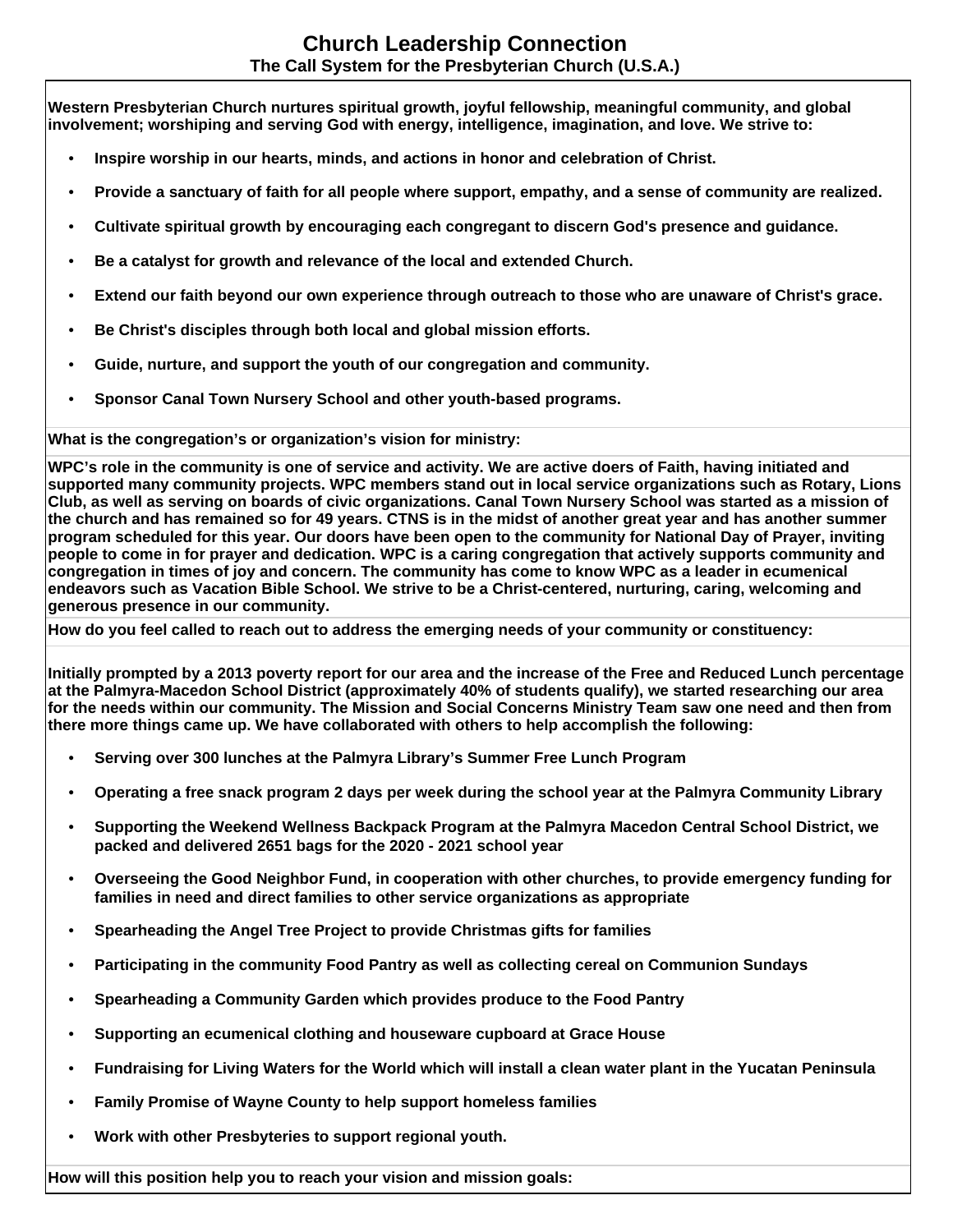**As congregation members continue to support the many missions and activities needed in the community, we can become tired and less effective. We look to this pastor position to help keep us grounded, motivated, and inspired to continue on our path.**

**We each give our time, talents, and money to support the various works of the church. As a pastor comes to know us, we hope that the person will be able to help us see "better" or new ways in which we can join together to more effectively support our local, regional, and global communities. Our individual members and our mission teams communicate with each other regularly and strive to keep everyone informed, but can we do better? Once a Pastor learns more of who we are, can they bring any of their experience or knowledge to help us be even better?**

**Members of our congregation are given the opportunity to participate in many ways; mission, worship, and continuing spiritual growth. No matter their age, everyone is invited to help in ministry through such things as mission projects, prayer, worship leadership, educational opportunities to study the Bible or how we can make a difference in the world. WPC cares for those shut in, the poor, the sick, the hungry, and the men and women serving in the Armed Forces. We reach out to other community members and other churches to participate in common goals. Can we be more effective? How can we encourage others to join us for our mission projects and support them as they support others?**

**Provide a description of the characteristics needed by the person who is open to being called to this congregation and or organization:**

**WPC is looking for a pastor who is guided by the Holy Spirit and is friendly, welcoming, energetic, and spiritually grounded. The pastor will help the congregation to grow in its faith, family, and fellowship even as it focuses on building God's kingdom through mission and outreach. Our pastor will be a strong leader who will guide and motivate our active congregation on the path to which God calls us. The ideal pastor will encourage us, support us, and help us to more fully understand and live God's Word. Our pastor's role will require technical skills to continue the worship and social media activities of our church.**

**What specific tasks, assignments, and program areas will this person have responsibility?**

- **Plan and conduct worship service each Sunday, including preaching while blending multimedia experiences which includes weekly slides used for visuals for live streaming of our services.**
- **Because music is important to us, work with the Worship Team and Music Director to support our worship through music.**
- **Provide direction and support to the Sunday School Director and Christian Education ministry team in their efforts to provide our members, youthful and otherwise, meaningful and relevant CE programs.**
- **Officiate at funerals and weddings.**
- **Support the work of the ministry teams of the Church by attending meetings if able.**
- **Moderate all Session meetings.**
- **Coordinate the duties of the office assistant and all other staff.**
- **Write an article for the cover page for the Spire (WPC newsletter) each month.**
- **Take an active role in the social media presence of our church.**
- **Submit to Session a monthly pastor's report.**
- **Visit shut-ins, families in mourning or dealing with illness.**
- **Serve communion to shut-ins.**
- **Have established office hours.**
- **Carry us in prayer.**

**Optional Links:**